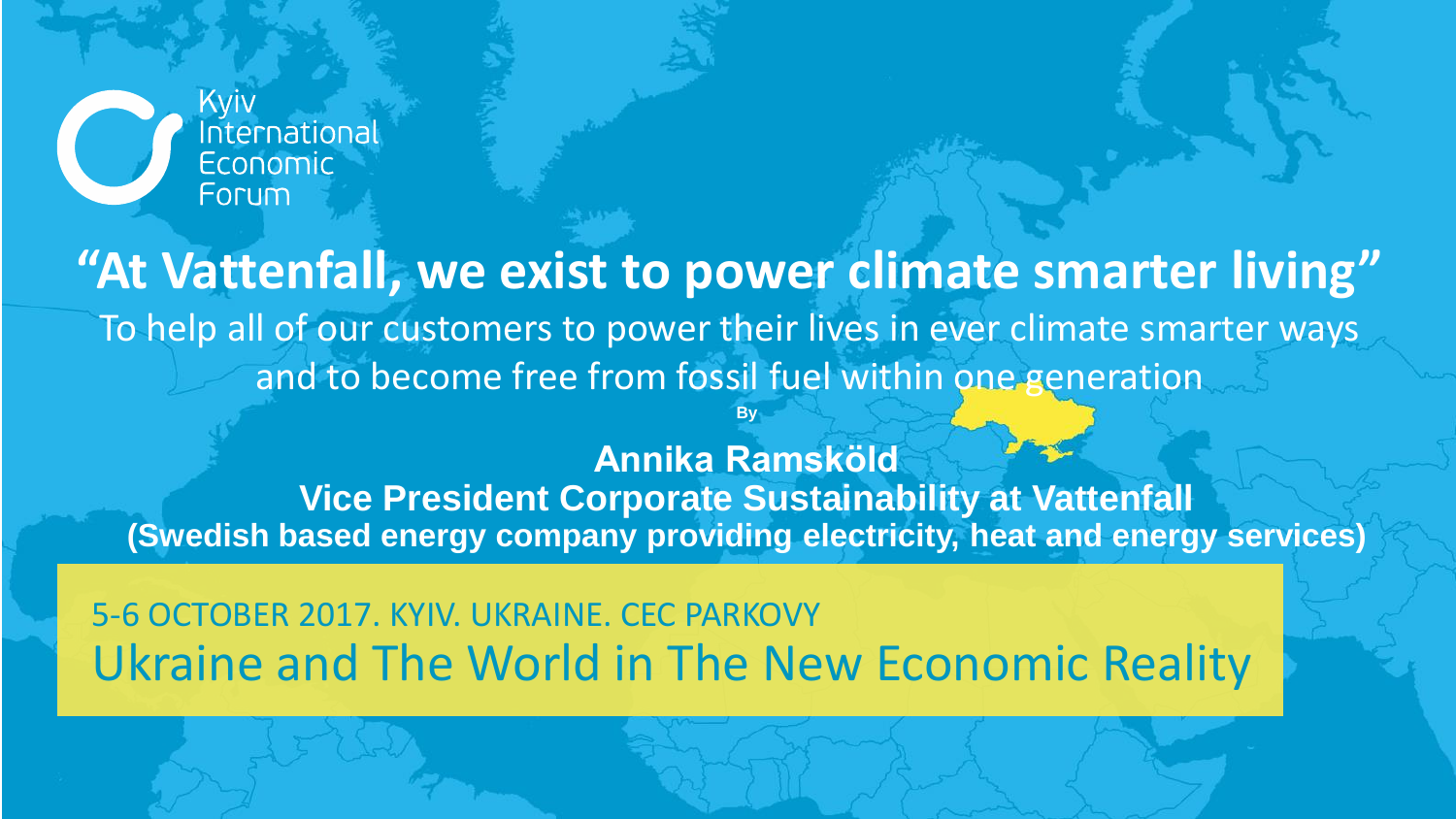# ACTIVITIES ON ALL LEVELS TO BE FOSSIL FREE

### **Climate neutral in 2050 (2030 in Nordic)**

#### **Enable our customers and partners to reach their climate targets**

- Offer products and services with a clear climate footprint (LCA / EPD) to **customers**
- Together with **cities/communities** set clear climate targets (Berlin, Uppsala, Amsterdam)
- Cooperate with **energy intense business** to reduce CO2 emissions through **electrification** (steel, cement, data centers, refineries)
- **Electrifying the transport sector** (e.g. busses in Stockholm Volvo/SL, inductive fast charging Scania/Södertälje)
- Together with **suppliers** work towards increased transparency on the CO2 emissions and set climate targets
- Roadmaps on **country level**: Sweden 100% renewable, Germany 100% Energiewende, NL 100% renewable











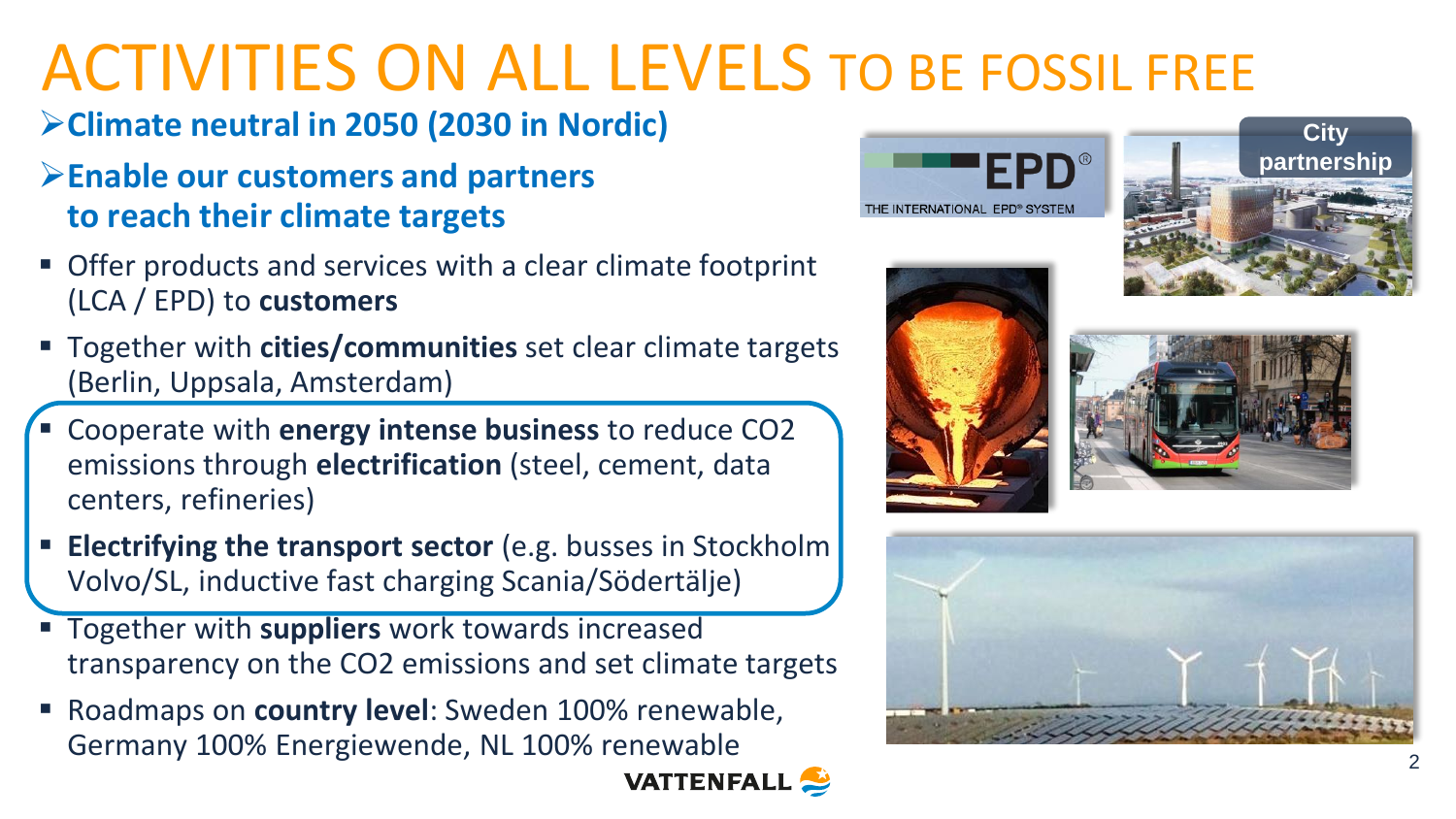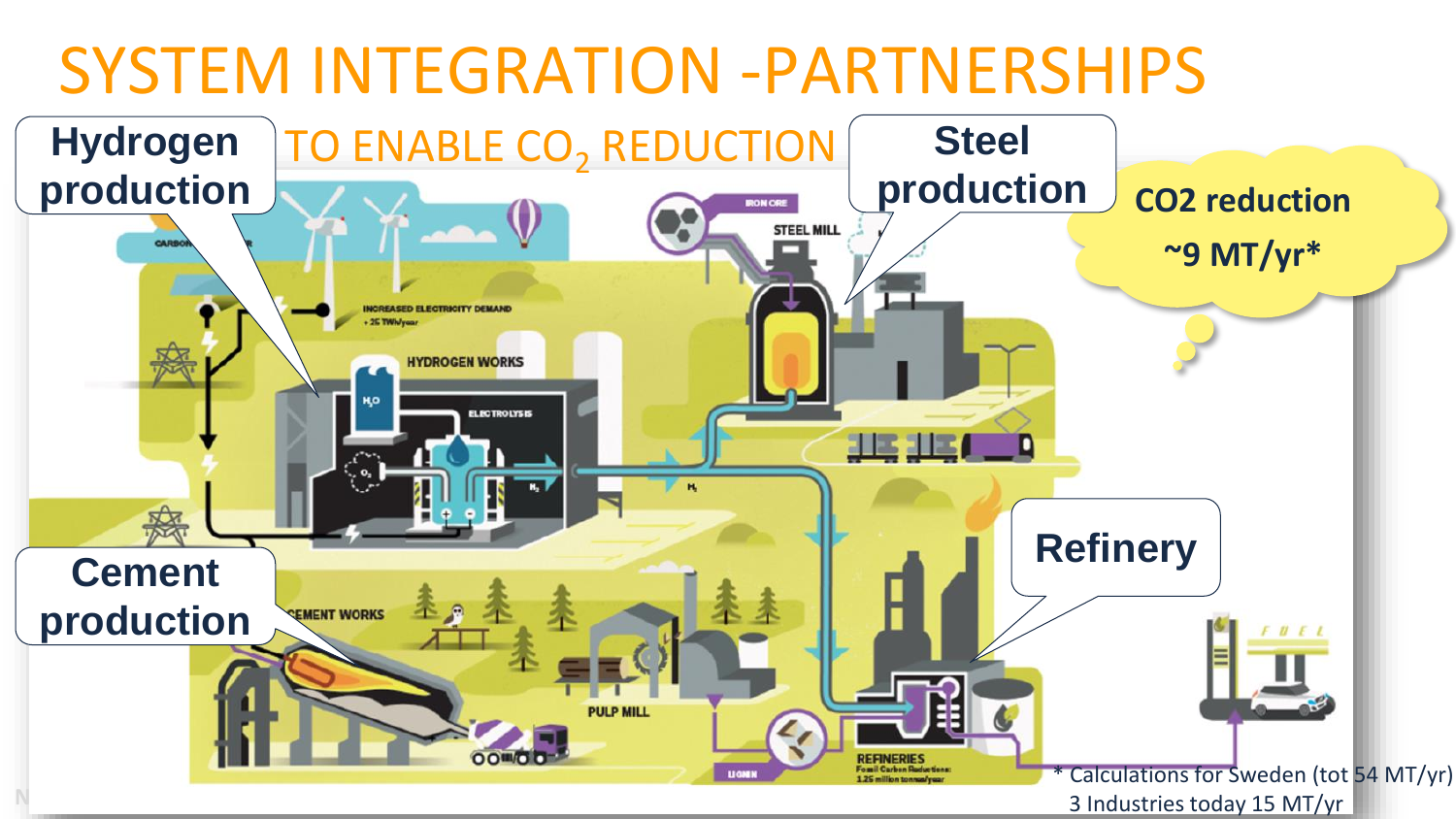# DRIVE CHANGE TAKES TIME! VATTENFALL IS PUSHING THE VISION - 1 MILLION ELECTRIFIED VEHICLES IN 2030



4